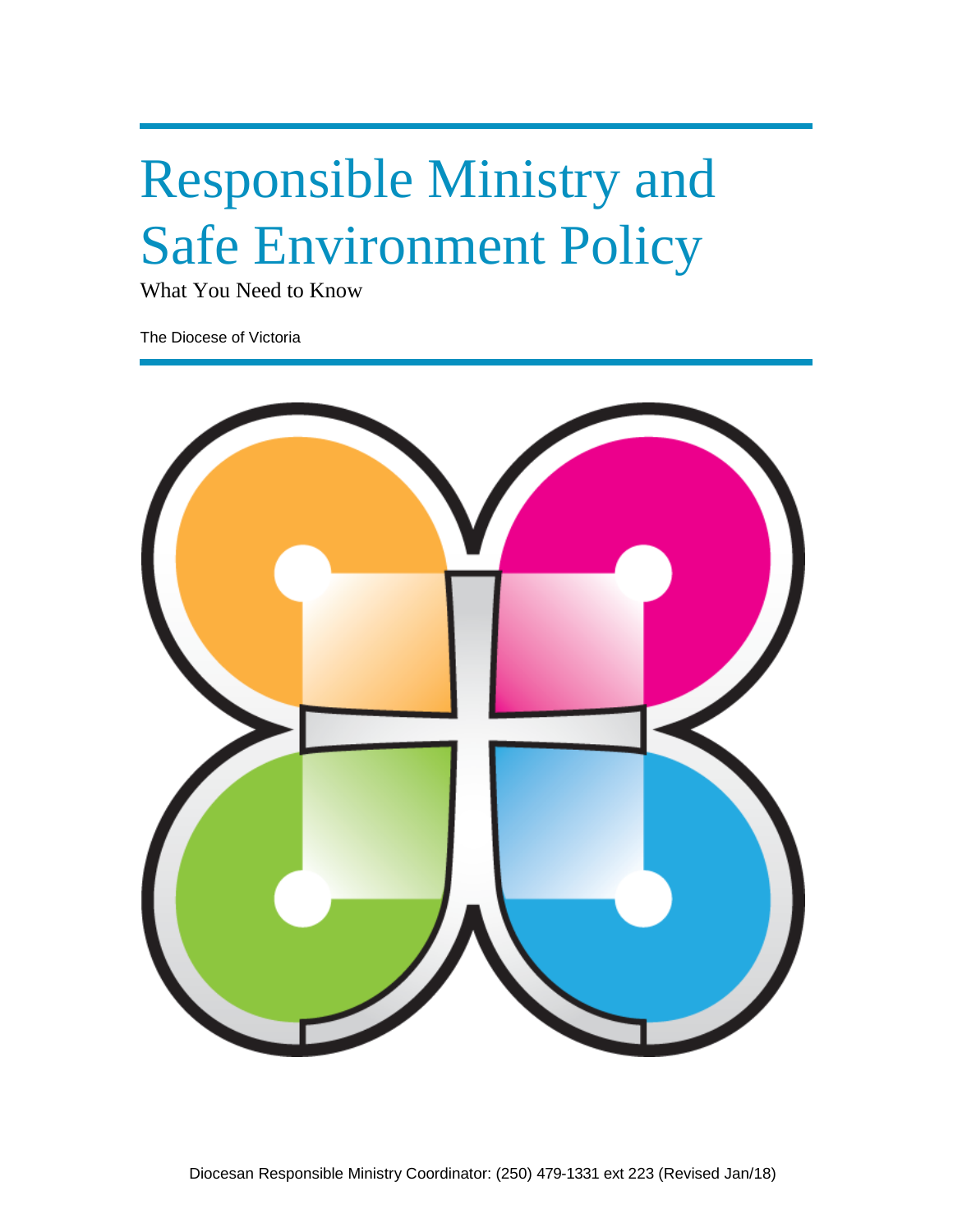### Foreword

In September 2011, the Diocese implemented its *Responsible Ministry and Safe Environment Policy* (RMSE). This short-form document has been developed to help you understand the process and expectations of all persons engaged as volunteers or paid personnel in the Diocese.

*This synopsis should not be considered a complete account, legally or descriptively, of the RMSE Policy.* Its intent is to provide basic information you may find useful on a day-to-day basis. The complete RMSE Policy is available from the Diocese of Victoria at the address or email address below, or on the Diocesan website [\(www.rcdvictoria.org/responsible-ministry-safe-](http://www.rcdvictoria.org/responsible-ministry-safe-) environment.php).

Please do not hesitate to consult your parish priest, Parish Responsible Ministry Coordinator (PRM), or the Diocesan Responsible Ministry Coordinator (DRM) at the Diocesan RMSE Coordinator's office (250) 479-1331, extension 223 (messages are checked daily) with any questions or concerns that are not addressed here or in the complete Policy.

The Diocese of Victoria 1 - 4044 Nelthorpe Street Victoria BC V8X 2A1

Email: [chancery@rcdvictoria.org](mailto:chancery@rcdvictoria.org)

*The RMSE logo depicts four separate areas, each a different colour and each representing a different aspect of RMSE: The Diocese of Victoria (blue); Parishes (green); Clergy, Employee and Volunteers (yellow); and Vulnerable Persons (pink). The areas, which themselves represent people looking up to God, are linked by the central theme of the Cross, which joins His people in unity. The overall shape is reminiscent of a butterfly, which is sometimes seen as a symbol of resurrection, change, rebirth and hope.*

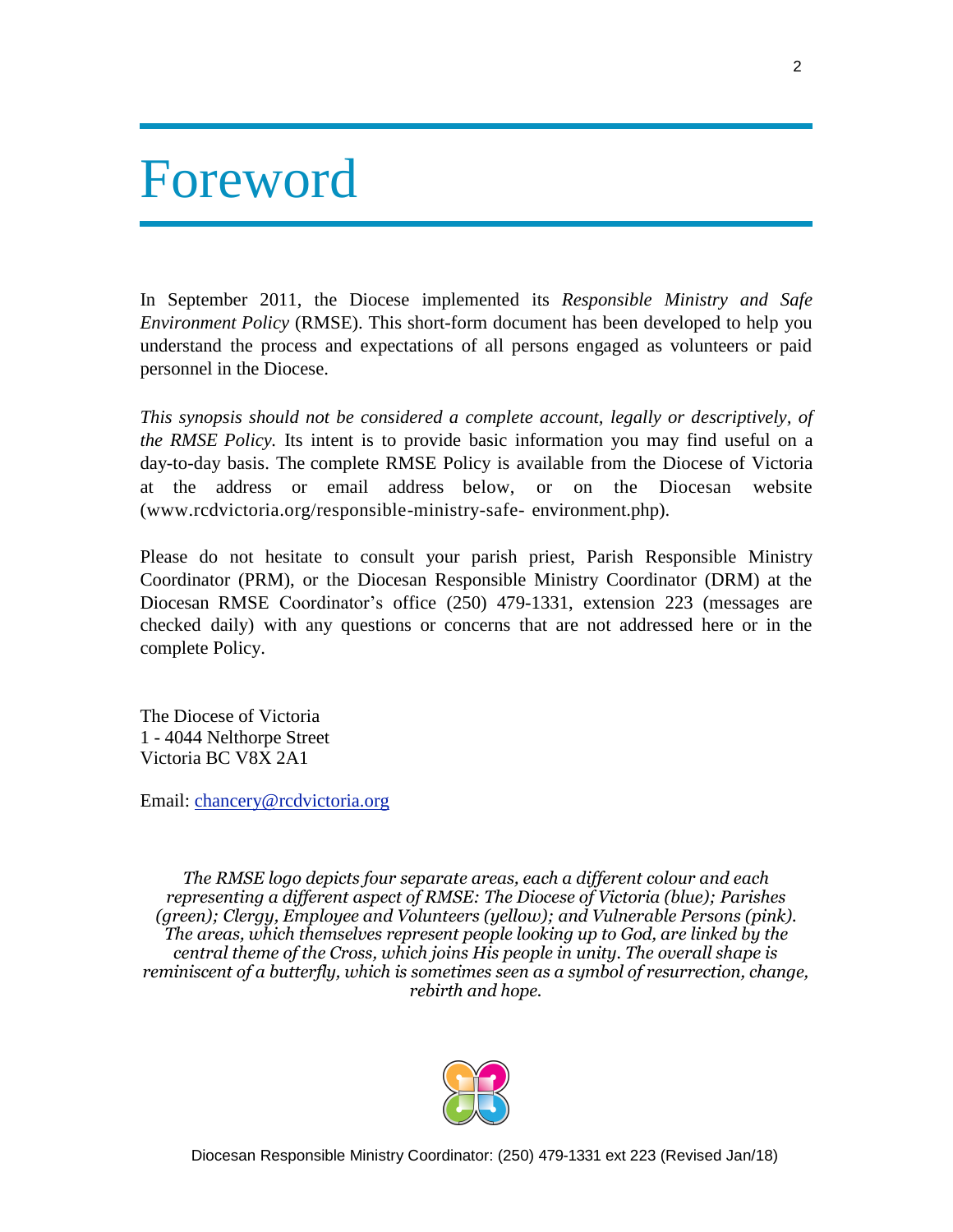# Responsible Ministry and Safe Environment Policy

#### **What is a** *Responsible Ministry and Safe Environment* **Policy?**

As a local faith community of the Catholic Church, the Diocese of Victoria upholds and promotes the values expressed in the Gospel of Jesus Christ and in the teachings and laws of the Catholic Church. This means, among other things, that the Diocese takes a stance of deep respect for the dignity of all persons and commits itself to the wellbeing of all persons.

The Diocese upholds the fundamental goodness of all that God has created. The Diocese holds, further, that through the death and resurrection of Jesus all humanity has been redeemed, lifted up, and transformed. We are also deeply aware of the continuing weakness of human beings and the sinfulness present in humanity. We acknowledge that we must take seriously the possibility of misconduct—even among our own clergy, religious, employees and volunteers—and so the Diocese has put in place the *Responsible Ministry and Safe Environment* policies and procedures outlined in this document. These guidelines are designed to assist the Church in responding with charity and justice to situations that involve such misconduct.

Through the RSME, the Diocese offers assistance and protection to vulnerable persons (children, youth or vulnerable adults) and to Diocesan clergy, religious, employees and volunteers. It also offers assistance to communities in which alleged abuse may have occurred.

#### **Who is considered a "vulnerable person?"**

A *vulnerable person* for the purposes of this document is a child, youth or adult who may be dependent on others for a variety of reasons.

#### **What are our ethical responsibilities to vulnerable persons?**

When engaged in parish or Diocesan activities, our parishioners and others who use our services are in our care. As such, we have a moral responsibility to protect them from dangerous or abusive situations.

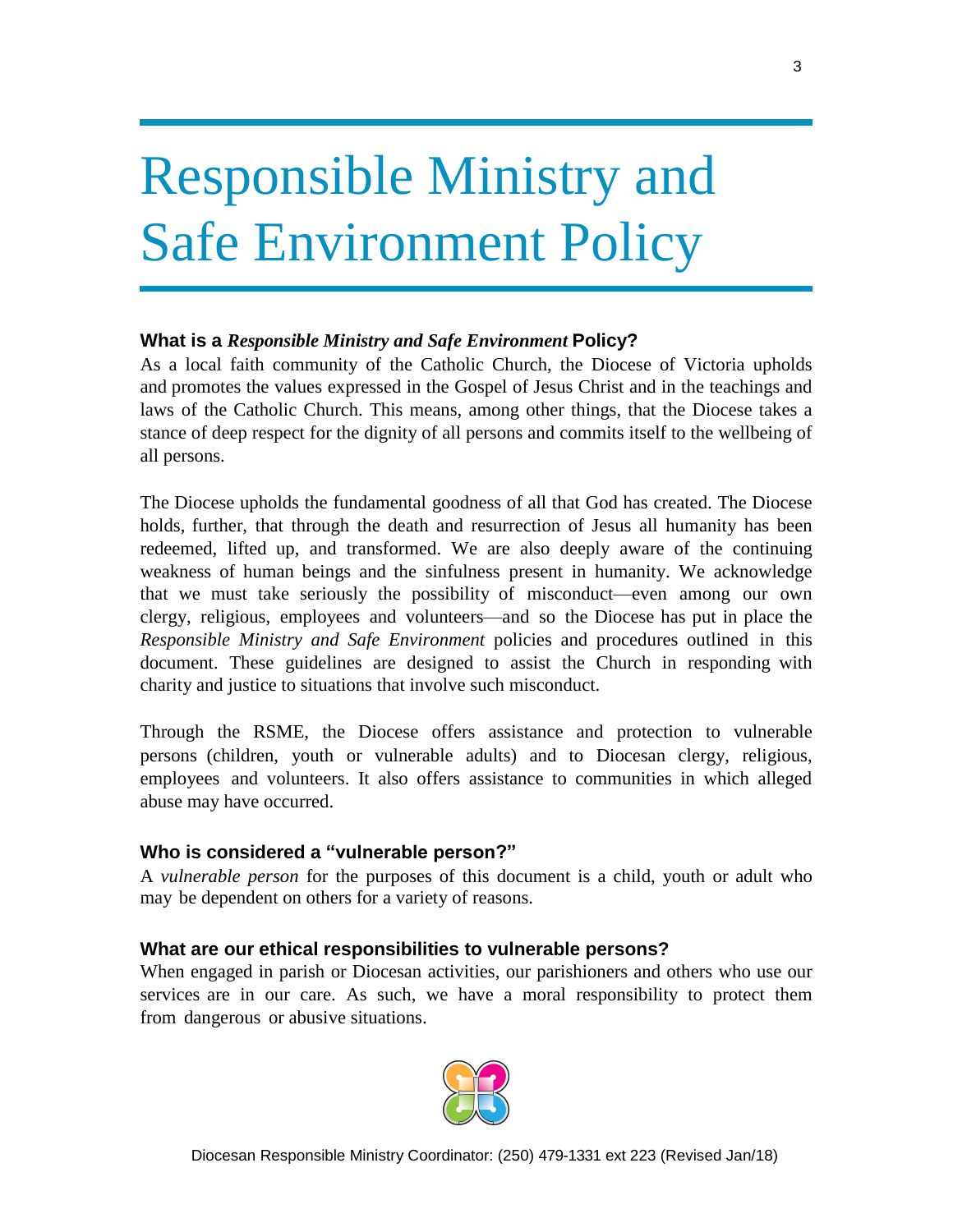#### **What is the responsibility of the Diocese?**

In every situation or allegation of misconduct by clergy, religious, a staff member or a volunteer of the Diocese of Victoria, the Diocese will respond swiftly and compassionately, investigating all allegations, providing assistance to those in need of healing and reconciliation, and taking any and all means to prevent a future occurrence of misconduct. Adhering to civil and canon law, working together with the Responsible Ministry Advisory Committee, psychological counsellors, the Chancellor of the Diocese, and the Diocesan insurer and legal counsel, the Diocese will provide a thorough and comprehensive response to resolve allegations of misconduct. The primary concern will be the well-being of all persons involved—both the one(s) who suffer the effects of misconduct and the one(s) who might be guilty of misconduct. The Diocese has a particular concern about the health and wellbeing of children and vulnerable adults who might be affected.

The Diocese will always act in accordance with the laws of Canada and of the Province of British Columbia. This Policy reflects the existing law of the Province of British Columbia, the laws of Canada, and current canonical norms. The Policy applies to all clergy, religious, employees, and volunteers of the Diocese.

#### **Who must be screened?**

In order to protect those who provide and benefit from ministry, potential clergy, employees and volunteers must follow formal screening steps designed to create and maintain a safe environment. This process involves identifying any activity or any ministry position that could place children, youth or other vulnerable persons at risk of being harmed. The screening process involves discerning the suitability and appropriateness of an individual for a position in the Diocese. As part of this screening process, all clergy and employees of the Diocese must provide a current criminal record check. All volunteers working in "high risk" or "medium risk" positions must provide a Clearance Letter from the Criminal Record Review Program (see full RMSE Policy for definitions, position ratings and a description of the criminal record/Clearance Letter application process).

#### **What is our policy on harassment?**

The Diocese of Victoria is committed to providing an environment free from harassment where everyone is treated with respect and dignity. Harassment hurts and embarrasses its victims and affects us all. For the one being harassed, it is difficult to endure and stressful to initiate a formal complaint. Some mistakenly fear that their jobs will be impacted if they complain. Anyone who is subjected to harassment has the full support of the Diocese to stop such injustices from occurring. A detailed explanation of the complaint process can be found in the full RMSE Policy.

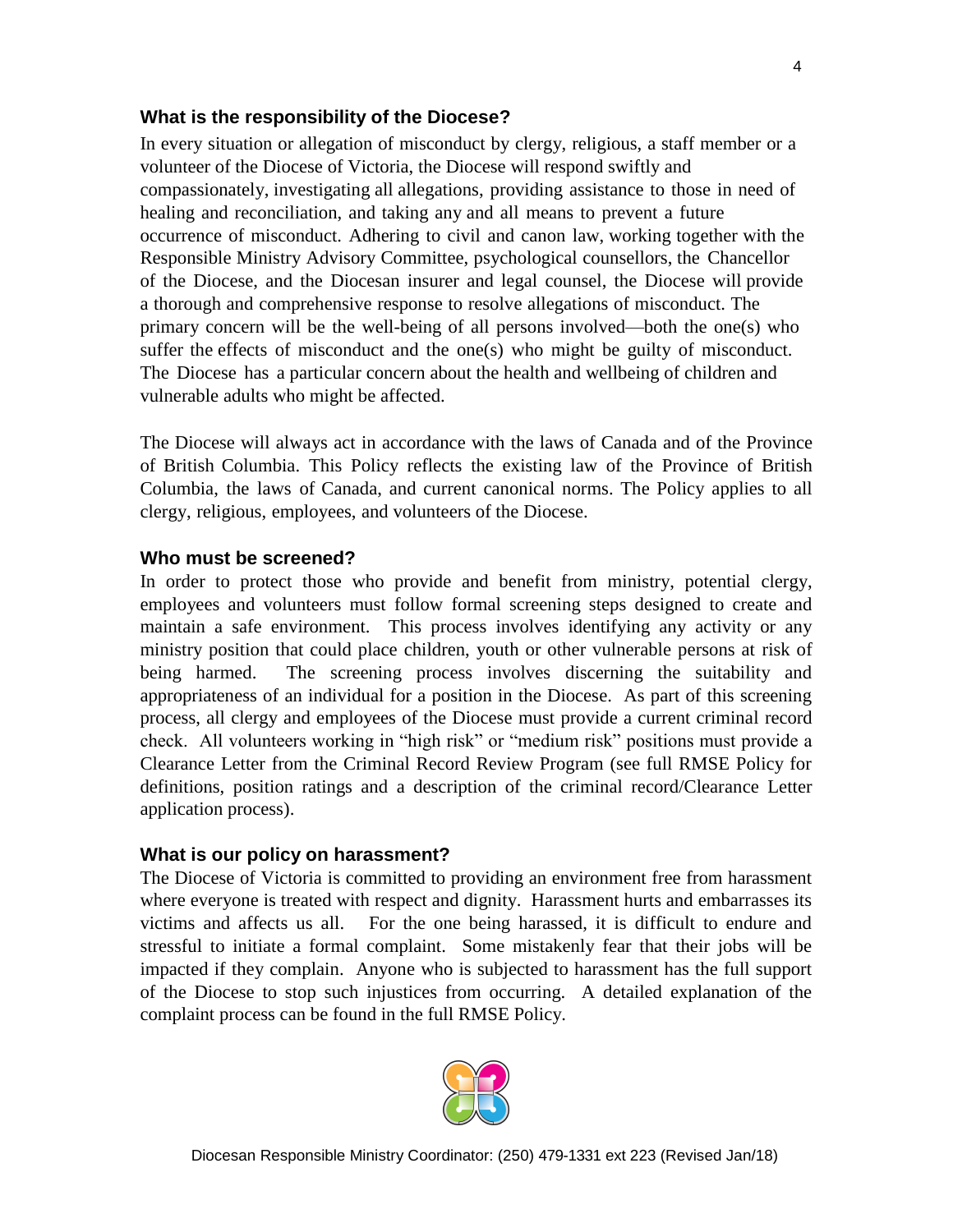## What is our RMSE Policy?

The RMSE Policy is intended to provide an objective, accountable, transparent and compassionate response to all who may be involved in a misconduct allegation. It sets out instructions and procedures (civil and legal) to be followed by the Diocese, its clergy, religious, employees or volunteers in the event abuse or a dangerous situation is suspected.

If you suspect a child may be in need of protection you are required to report this to civil authorities (see page 7). Clergy, religious, employees and volunteers of the Diocese are expected to be familiar with and to comply with applicable child protection reporting requirements in the Province of British Columbia.

In addition, we have a similar legal and moral obligation to vulnerable adults; that is, persons above the age of majority with disabilities (mental, emotional or physical) and/or the elderly. If you suspect an adult may be in need of protection, you should follow the procedures outlined in this document and advise the proper authorities as defined by RMSE Policy.

Abuse of children and vulnerable adults is of special concern and will not be tolerated. Any person under investigation for, or found guilty of abuse of children shall be removed immediately from any ministry. Those under investigation for abuse of vulnerable adults may be removed from ministry until all investigations are completed. If proven guilty, the offender may not return to active ministry.

The Policy also protects people working on behalf of the Diocese, either as clergy, religious, employees or volunteers. Imagine this: you take Communion to the home of an elderly woman who suffers from dementia. You are there alone with her; after you leave, she calls her son and tells him money is missing from her purse. You were the last person there, and she fully believes you are the person who stole her money. Procedures under the Covenant of Care can help protect you in advance by insisting that two people visit an at-home individual who is alone. Thus, all individuals involved in the activities of the Diocese, whether clergy, religious, employees or volunteers, are required to participate in the overall process described in the *Volunteering in the Church* brochure.

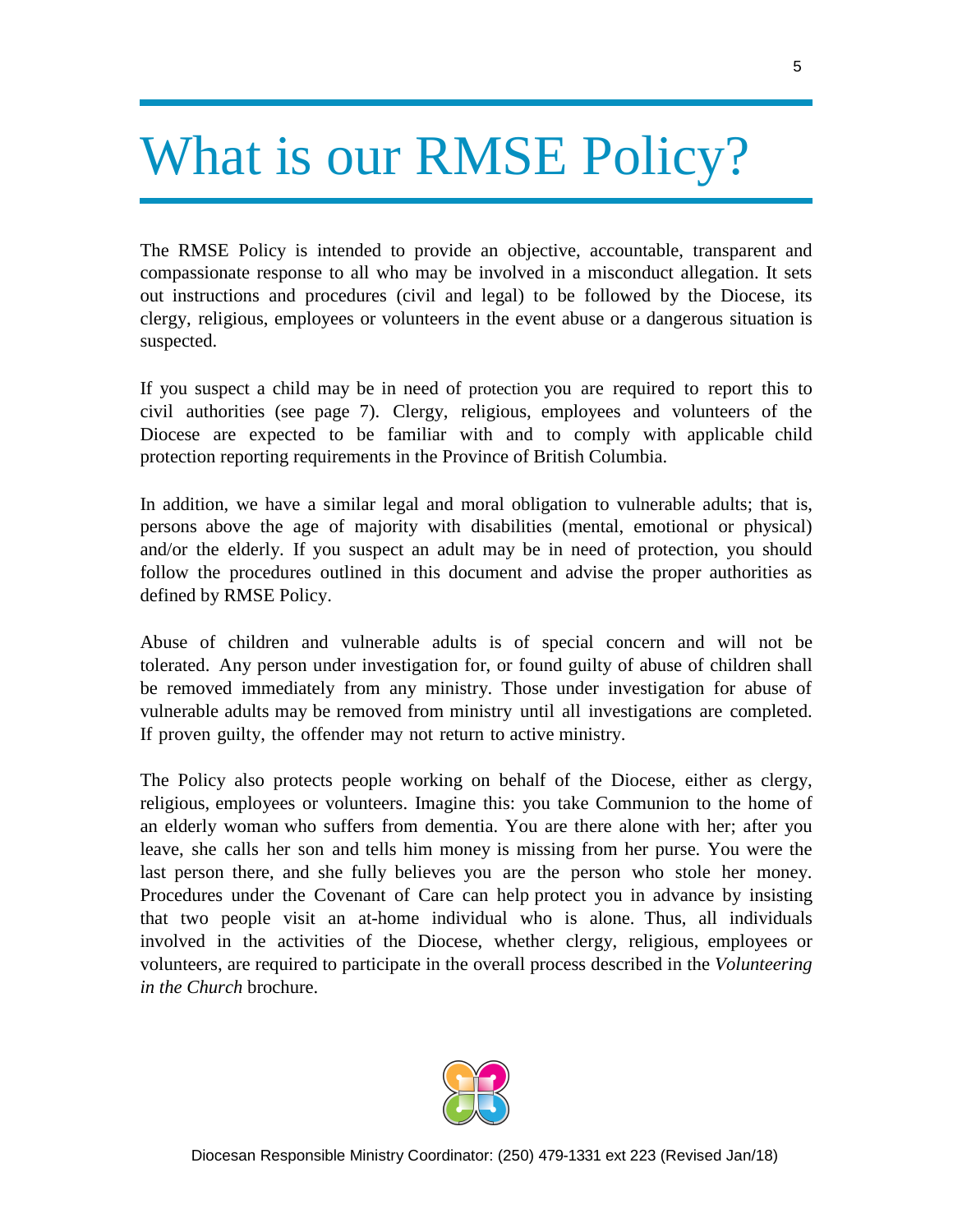This includes providing a criminal record check, signing the Covenant of Care Agreement and participating in orientation and training sessions, before beginning their ministry or employment (see page 8 for more information about our Covenant of Care Policy).



#### **How is the RMSE managed?**

• *Diocesan Responsible Ministry Coordinator:* The Bishop will appoint a Diocesan Responsible Ministry Coordinator (DRM) to administer the Policy and to represent him in receiving complaints of misconduct and conducting investigations of alleged misconduct (abuse). This person is responsible for the administration and implementation of the RMSE policies and procedures. If it is deemed necessary, for reasons of actual or perceived conflict of interest, the Bishop may appoint an Alternate DRM. If it is deemed necessary or desirable, the DRM may also appoint an Investigator to assist with the process. It is the DRM's responsibility to ensure employees, volunteers and clergy have current criminal records checks on file, are screened, and know the RMSE Policy & best practices.

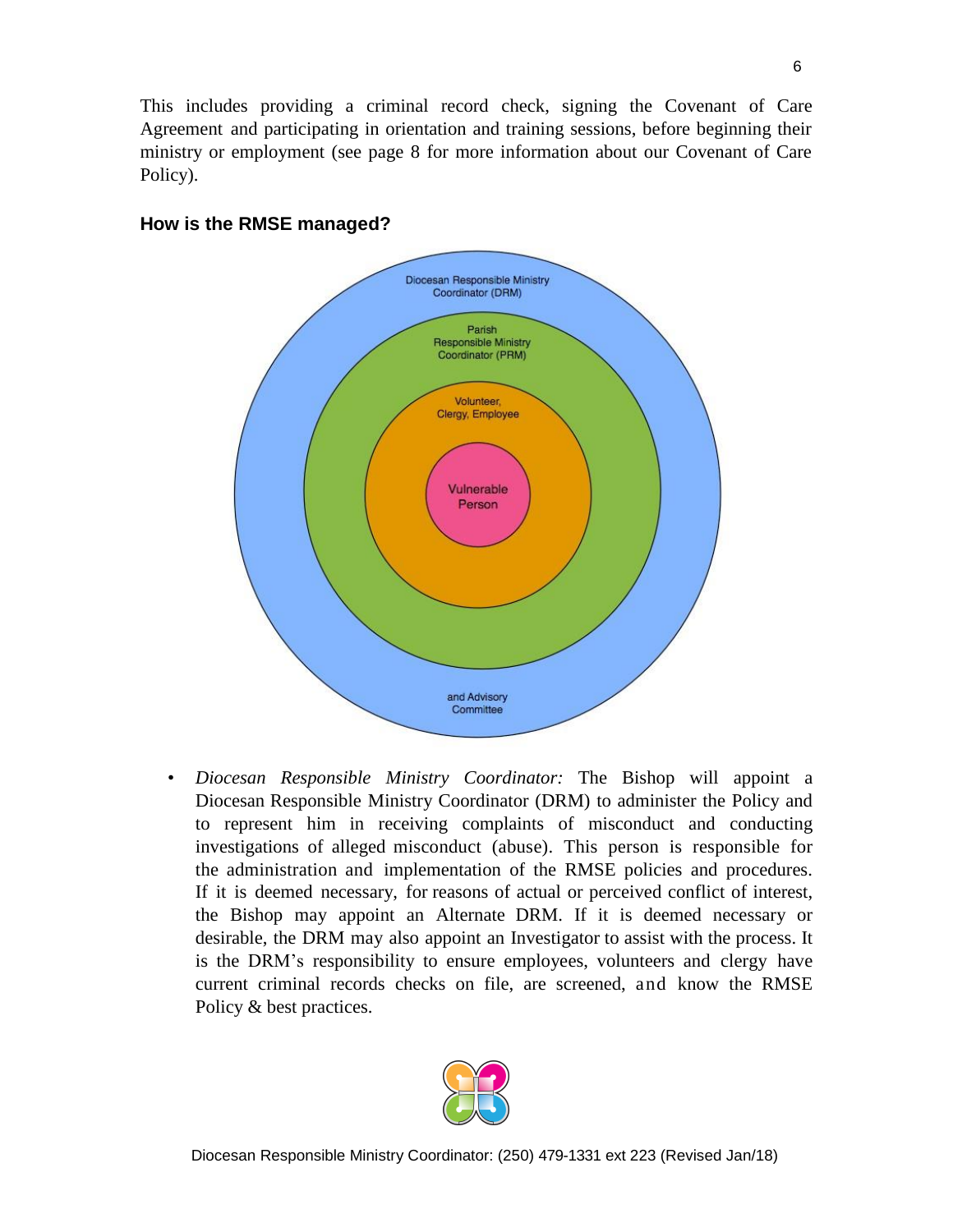- There is an *Advisory Committee for Responsible Ministry*, appointed by the Bishop and responsible to him through the DRM, who will act as chair. The Committee will meet at least three times each year and its membership is comprised of between six and nine people.
- *Parish Responsible Ministry Coordinator:* Pastors in each parish will appoint a Parish Responsible Ministry Coordinator (PRM) who is accountable and responsible for the day-to-day administration of the Responsible Ministry and Safe Environment Policy within the parish. He/she works closely with the DRM. The PRM will be responsible for managing volunteers in his or her parish.

#### **How do I report suspected abuse?**

- Any cleric, religious, employee or volunteer who has reason to believe that a child or vulnerable adult may be abused, neglected or is for any other reason in need of protection, must first report this to the appropriate authorities. Please refer to the MCFD Handbook: Responding to Child Welfare Concerns. Your Role in Knowing When and What to Report, March 2017. Reports of suspected child abuse can be phoned in confidentially to the Ministry of Child & Family Development at **1-800-663-9122** at any time, day or night. You do not need to identify yourself. If a child or vulnerable adult is in immediate danger call **911**. If you are a child or youth (under 19) and would like to talk to someone, please call the Helpline for Children at **310-1234** (no area code required). Reports of suspected abuse of a vulnerable adult may be phoned to VictimLinkBC at **1-800- 563-0808**.
- Subject to the advice of the appropriate authorities, the person reporting suspected abuse should also report this information to the DRM through the Chancery Office, at 1-250-479-1331, extension 223. This confidential voice mailbox is checked regularly. An *Incident Report Form* may also be used.
- Should a priest or PRM become aware that anyone is reporting suspected abuse, they must follow up to ensure the appropriate Office or Ministry has been informed.
- Both the person serving as your PRM and the DRM should be able to identify appropriate actions to be taken. If, for reasons of perceived conflict of interest, you are unable to discuss the matter with your PRM, you should speak directly to the DRM.
- Complaints received by anyone else under this Policy shall be referred to the DRM. The Diocese, its employees or volunteers, where misconduct is suspected but no complainant has come forward, may also initiate a complaint.

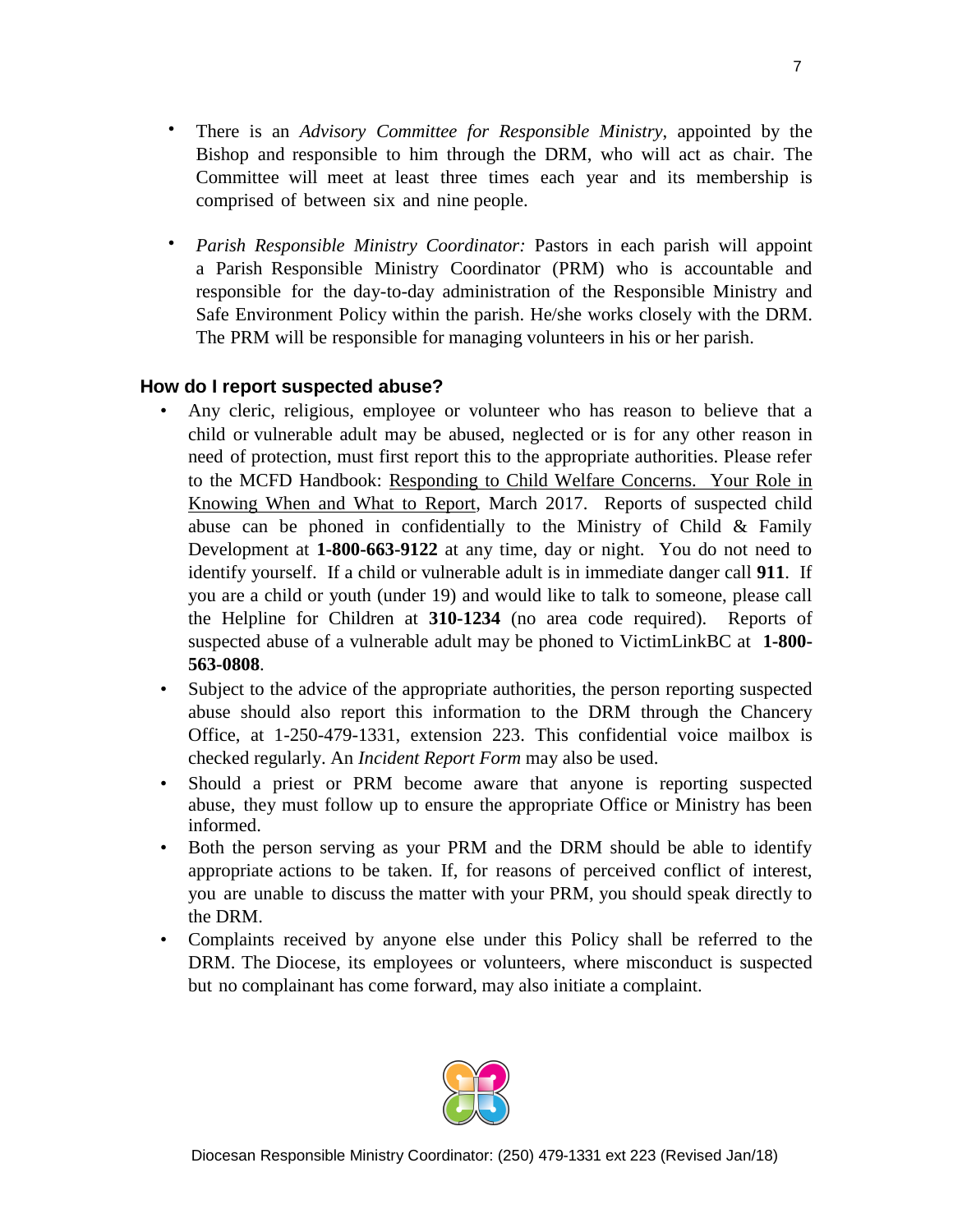### What is our *Covenant of Care Policy?*

The Covenant of Care Policy describes appropriate or necessary behavior for clergy, religious, employees and volunteers in the Diocese of Victoria. In general:

#### *Physical Contact*

- Always maintain clear boundaries in all situations involving vulnerable persons.
- All physical contact must be completely non-sexual and based only on the individual's needs.
- Never engage in corporal punishment of any person. Discipline problems will be handled in coordination with the immediate supervisor and the parents/care providers.

#### *One-to-one Contact*

- Always ensure there is a team of at least two adults present during ministry work. For example, there should be two volunteers in addition to the communicant when bringing the Eucharist to those at home.
- Always do your best to ensure there are two adults present when supervising children or vulnerable adults. The doors to rooms should be left open if one of the volunteers, clergy or employees has to leave the room temporarily. Examples of such activities include catechism instruction and youth group gatherings.
- Clergy, religious, employees and volunteers should never be alone with a child or vulnerable adult in a sleeping facility, locker room, dressing facility or any other closed area.
- In situations such as counselling sessions where one-to-one meetings are necessary, the sessions must take place in rooms and locations that are open to public view.
- No single child or vulnerable adult should ever stay overnight in the private accommodation or residence of a cleric, religious, employee or volunteer.
- There should always be leaders/workers of the same gender(s) as the children/youth present during any type of ministry work.
- Overnight trips and other special events that occur require special planning and care by the leadership team and may require written permission from a parent or guardian for the individual who is attending.